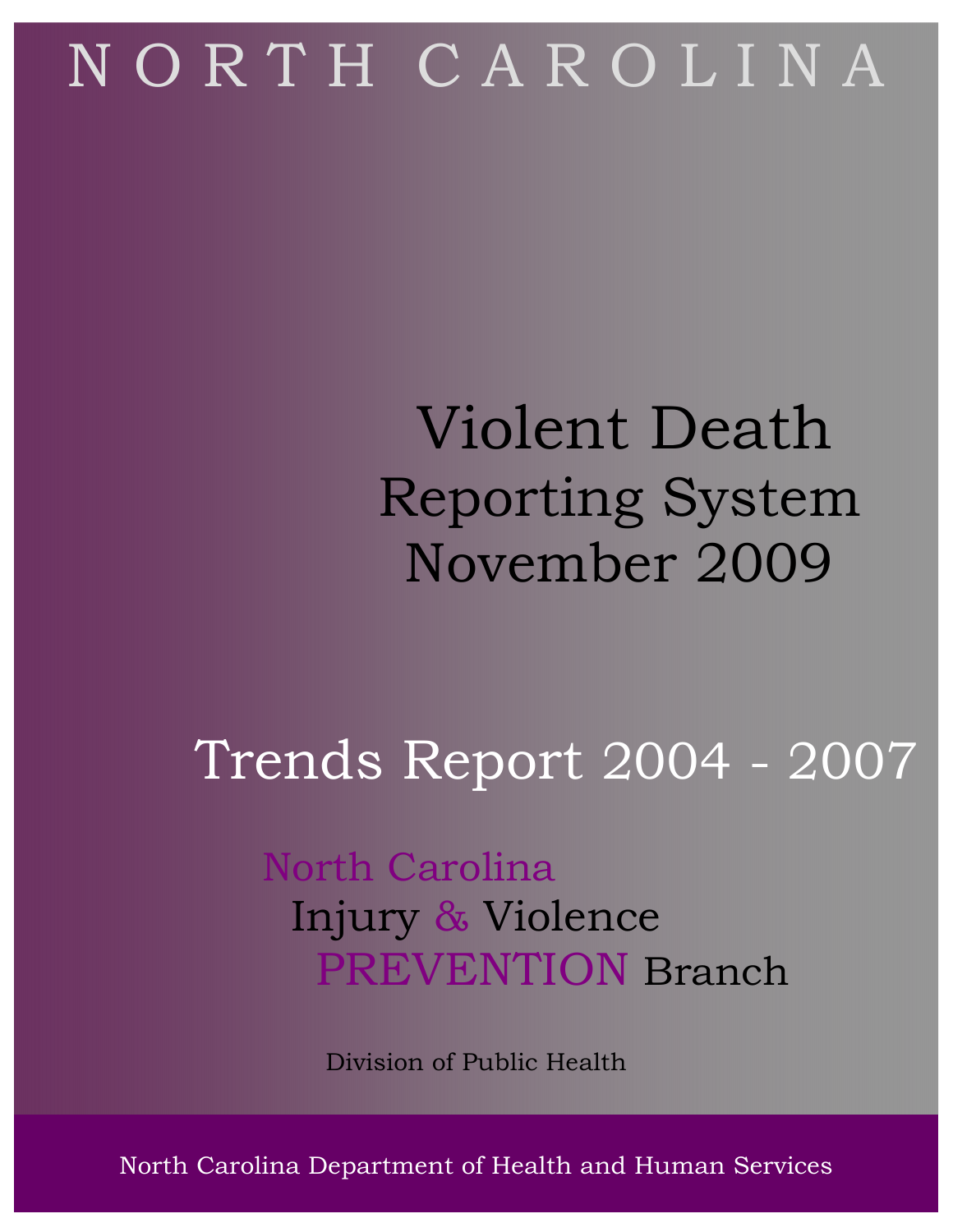#### **Background and Acknowledgements**

The North Carolina Violent Death Reporting System (NC-VDRS) is a CDC-funded state-wide surveillance system that collects detailed information on deaths that occur in N.C. resulting from violence: homicide, suicide, unintentional firearm deaths, legal intervention, and deaths for which intent could not be determined. NC-VDRS is a multi-source system that gathers information from death certificates, medical examiner reports, and law enforcement reports. The goal of this system is to aid researchers, legislators, and community interest groups in the development of public health prevention strategies to reduce violent deaths. NC-VDRS began collecting data in January, 2004. This document summarizes findings from N.C. that occurred between 2004 and 2007.

An Annual Report for 2007 will be completed by summer of 2010. Additional special reports will be made throughout the year. More information can be found at: www.injuryfreenc.ncdhhs.gov/About/ncVDRS.htm

The task of locating, abstracting, entering, and evaluating the data that are used to create the NC-VDRS is challenging, time consuming and difficult. The extent and quality of the data in this report are the direct result of the dedication of the NC-VDRS staff: Tammy Norwood, Program Manager, and Susan Autry and Pat Jones, Statistical Research Assistants.

Thanks to Sharon Schiro for the analysis and programming of the NC-VDRS data and Becca Byrd for the formatting and updating of this report.

Three advisory groups provided assistance to us during 2007. The leadership of these advisory groups formed the Board Leadership & Evaluation Team (BLET). Members of the BLET for 2007 were Tamera Coyne-Beasley, Kay Sanford, Phillip J. Cook, Sandra Martin, Steve Marshall and Anna Waller.

We acknowledge the assistance and on-going support of the N.C. State Center for Health Statistics, the N.C. Office of the Chief Medical Examiner, and the N.C. State Bureau of Investigation, as well as the many local law enforcement agencies throughout N.C. that have provided information to the NC-VDRS.

This report was supported in part by Cooperative Agreement Number 5U17CE423098-07 from the Centers for Disease Control and Prevention. Its contents are solely the responsibility of the authors and do not necessarily represent official views of the Centers for Disease Control and Prevention.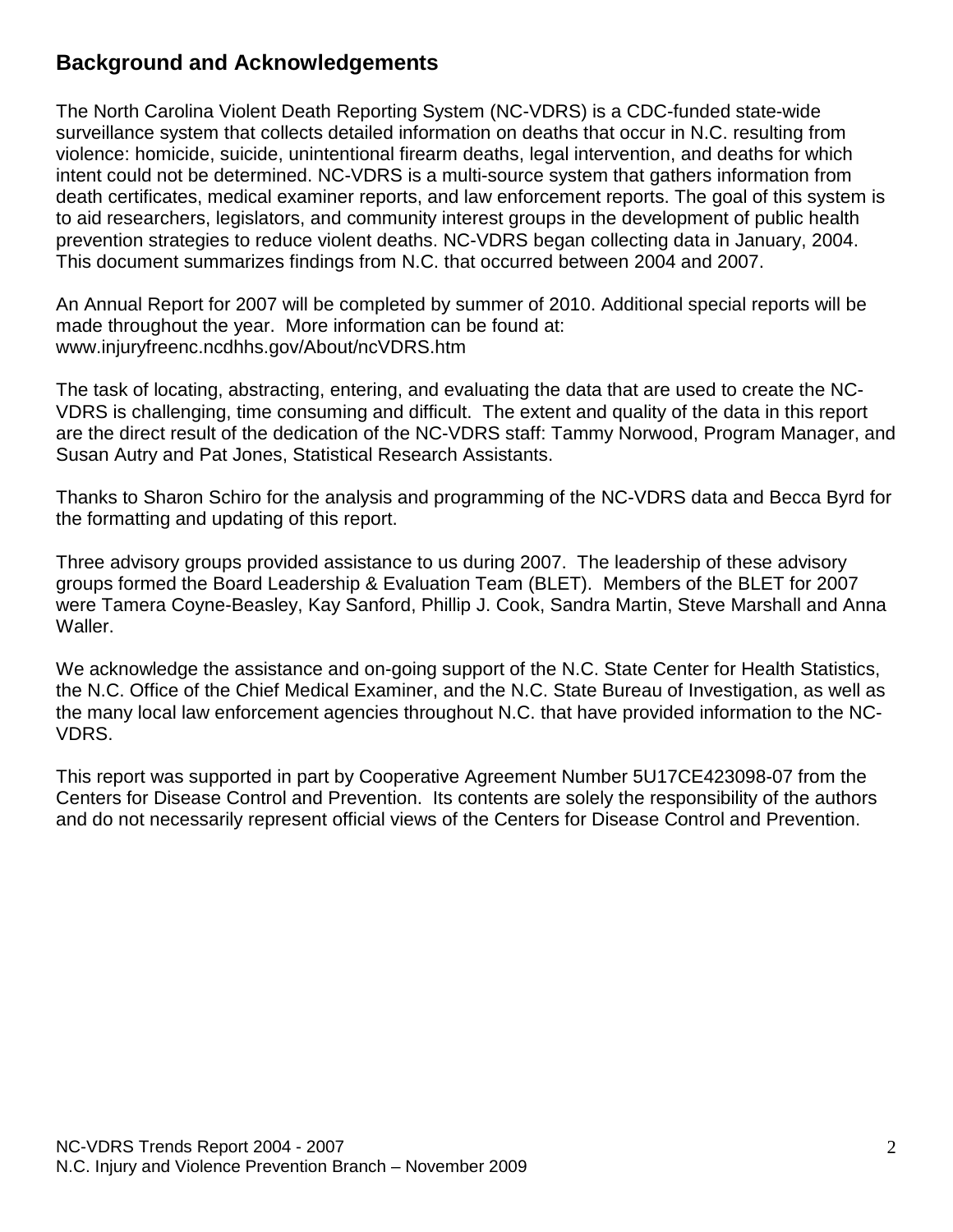#### **SECTION I: OVERALL**

|                     | Overall: Gender, Race, and Age Group of Violent Death Victims in N.C.<br>2004 - 2007 |                       |              |               |                       |              |               |                       |              |               |                       |                |               |
|---------------------|--------------------------------------------------------------------------------------|-----------------------|--------------|---------------|-----------------------|--------------|---------------|-----------------------|--------------|---------------|-----------------------|----------------|---------------|
|                     |                                                                                      | <b>Number</b><br>2004 | Rate<br>2004 | CI<br>2004    | <b>Number</b><br>2005 | Rate<br>2005 | CI<br>2005    | <b>Number</b><br>2006 | Rate<br>2006 | CI<br>2006    | <b>Number</b><br>2007 | Rate<br>2007   | CI<br>2007    |
| Gender              |                                                                                      |                       |              |               |                       |              |               |                       |              |               |                       |                |               |
|                     | Female                                                                               | 384                   | 8.8          | $7.9 - 9.7$   | 416                   | 9.4          | $8.5 - 10.3$  | 412                   | 9.1          | $8.2 - 10$    | 439                   | 9.5            | $8.6 - 10.4$  |
|                     | Male                                                                                 | 1,294                 | 31           | $29.3 - 32.7$ | 1,321                 | 31.2         | $29.5 - 32.9$ | 1,373                 | 31.7         | $30 - 33.4$   | 1,408                 | 31.9           | $30.2 - 33.6$ |
| Race                |                                                                                      |                       |              |               |                       |              |               |                       |              |               |                       |                |               |
|                     | American Indian                                                                      | 30                    | 26.7         | $17.1 - 36.3$ | 32                    | 28.1         | $18.4 - 37.8$ | 29                    | 25           | $15.9 - 34.1$ | 40                    | 33.9           | $23.4 - 44.4$ |
|                     | Asian                                                                                | 13                    | 8.2          | $3.8 - 12.6$  | 18                    | 10.8         | $5.8 - 15.8$  | 12                    | 6.8          | $2.9 - 10.7$  | 10                    | 5.4            | $2.1 - 8.7$   |
|                     | <b>Black</b>                                                                         | 418                   | 22.3         | $20.2 - 24.4$ | 438                   | 23           | $20.8 - 25.2$ | 440                   | 22.6         | $20.5 - 24.7$ | 452                   | 22.7           | $20.6 - 24.8$ |
|                     | Pacific Islander                                                                     | $\mathbf{0}$          |              |               | $\mathbf{1}$          | $\star$      |               | $\mathbf{1}$          |              |               | $\mathbf{0}$          |                |               |
|                     | White                                                                                | 1,211                 | 19           | $17.9 - 20.1$ | 1,245                 | 19.2         | $18.1 - 20.3$ | 1,297                 | 19.6         | $18.5 - 20.7$ | 1,343                 | 19.9           | $18.8 - 21$   |
|                     | Other                                                                                | $\overline{4}$        | $\star$      |               | $\mathbf{3}$          |              |               | $\overline{4}$        |              |               | $\mathbf 0$           |                |               |
|                     | <b>Unknown</b>                                                                       | $\overline{2}$        | $\star$      | $\star$       | $\mathbf 0$           |              |               | $\overline{2}$        | $\star$      | $\star$       | $\overline{2}$        | $\star$        | $\star$       |
| <b>Hispanic</b>     |                                                                                      |                       |              |               |                       |              |               |                       |              |               |                       |                |               |
|                     | Hispanic                                                                             | 62                    | 12.2         | $9.2 - 15.2$  | 86                    | 15.7         | $12.4 - 19$   | 88                    | 14.9         | $11.8 - 18$   | 117                   | 18.4           | $15.1 - 21.7$ |
|                     | Non-Hispanic                                                                         | 1,616                 | 20.2         | $19.2 - 21.2$ | 1,650                 | 20.3         | $19.3 - 21.3$ | 1,697                 | 20.6         | $19.6 - 21.6$ | 1,730                 | 20.6           | $19.6 - 21.6$ |
|                     | Unknown                                                                              | 0                     |              |               |                       |              |               | 0                     |              |               | $\mathbf 0$           |                |               |
| <b>Age Group</b>    |                                                                                      |                       |              |               |                       |              |               |                       |              |               |                       |                |               |
|                     | < 1                                                                                  | 12                    | 10.1         | $4.4 - 15.8$  | 22                    | 18.1         | $10.5 - 25.7$ | 17                    | 13.5         | $7.1 - 19.9$  | 13                    | 9.7            | $4.4 - 15$    |
|                     | $1 - 4$                                                                              | 16                    | 3.4          | $1.7 - 5.1$   | 15                    | 3.1          | $1.5 - 4.7$   | 13                    | 2.7          | $1.2 - 4.2$   | 10                    | $\overline{2}$ | $0.8 - 3.2$   |
|                     | $5 - 9$                                                                              | $\overline{c}$        | $\star$      |               | 6                     | 1.1          | $0.3 - 1.9$   | 9                     | 1.5          | $0.5 - 2.5$   | $\overline{7}$        | 1.2            | $0.3 - 2.1$   |
|                     | $10 - 14$                                                                            | 24                    | 4.1          | $2.5 - 5.7$   | 17                    | 2.9          | $1.5 - 4.3$   | 14                    | 2.4          | $1.2 - 3.6$   | 20                    | 3.4            | $1.9 - 4.9$   |
|                     | $15 - 19$                                                                            | 87                    | 15.2         | $12 - 18.4$   | 103                   | 17.5         | $14.1 - 20.9$ | 112                   | 18.5         | $15.1 - 21.9$ | 106                   | 17.1           | $13.8 - 20.4$ |
|                     | $20 - 24$                                                                            | 192                   | 32.4         | $27.8 - 37$   | 191                   | 32.2         | $27.6 - 36.8$ | 213                   | 35.1         | $30.4 - 39.8$ | 205                   | 33.6           | 29 - 38.2     |
|                     | $25 - 34$                                                                            | 346                   | 28.6         | $25.6 - 31.6$ | 315                   | 26.1         | $23.2 - 29$   | 312                   | 25.7         | $22.8 - 28.6$ | 344                   | 28.3           | $25.3 - 31.3$ |
|                     | $35 - 44$                                                                            | 371                   | 28.7         | $25.8 - 31.6$ | 343                   | 26.3         | $23.5 - 29.1$ | 356                   | 27           | $24.2 - 29.8$ | 379                   | 28.3           | $25.4 - 31.2$ |
|                     | $45 - 54$                                                                            | 267                   | 22.2         | $19.5 - 24.9$ | 334                   | 27.1         | $24.2 - 30$   | 350                   | 27.7         | $24.8 - 30.6$ | 317                   | 24.4           | $21.7 - 27.1$ |
|                     | $55 - 64$                                                                            | 164                   | 18.5         | $15.7 - 21.3$ | 172                   | 18.5         | $15.7 - 21.3$ | 187                   | 19.2         | $16.4 - 22$   | 223                   | 21.8           | $18.9 - 24.7$ |
|                     | $65 - 74$                                                                            | 99                    | 18           | $14.5 - 21.5$ | 116                   | 20.7         | $16.9 - 24.5$ | 112                   | 19.5         | $15.9 - 23.1$ | 119                   | 20.1           | $16.5 - 23.7$ |
|                     | 75 - 84                                                                              | 74                    | 20.6         | $15.9 - 25.3$ | 79                    | 21.7         | $16.9 - 26.5$ | 64                    | 17.5         | $13.2 - 21.8$ | 81                    | 21.9           | $17.1 - 26.7$ |
|                     | $85 +$                                                                               | 24                    | 19.6         | $11.8 - 27.4$ | 24                    | 18.7         | $11.2 - 26.2$ | 26                    | 19.2         | $11.8 - 26.6$ | 23                    | 16.2           | $9.6 - 22.8$  |
| <b>Total Deaths</b> |                                                                                      | 1,678                 | 19.7         | $18.8 - 20.6$ | 1,737                 | 20.1         | $19.2 - 21$   | 1,785                 | 20.2         | $19.3 - 21.1$ | 1,847                 | 20.4           | $19.5 - 21.3$ |

\* The number of deaths was zero or too small to support the calculation of a rate.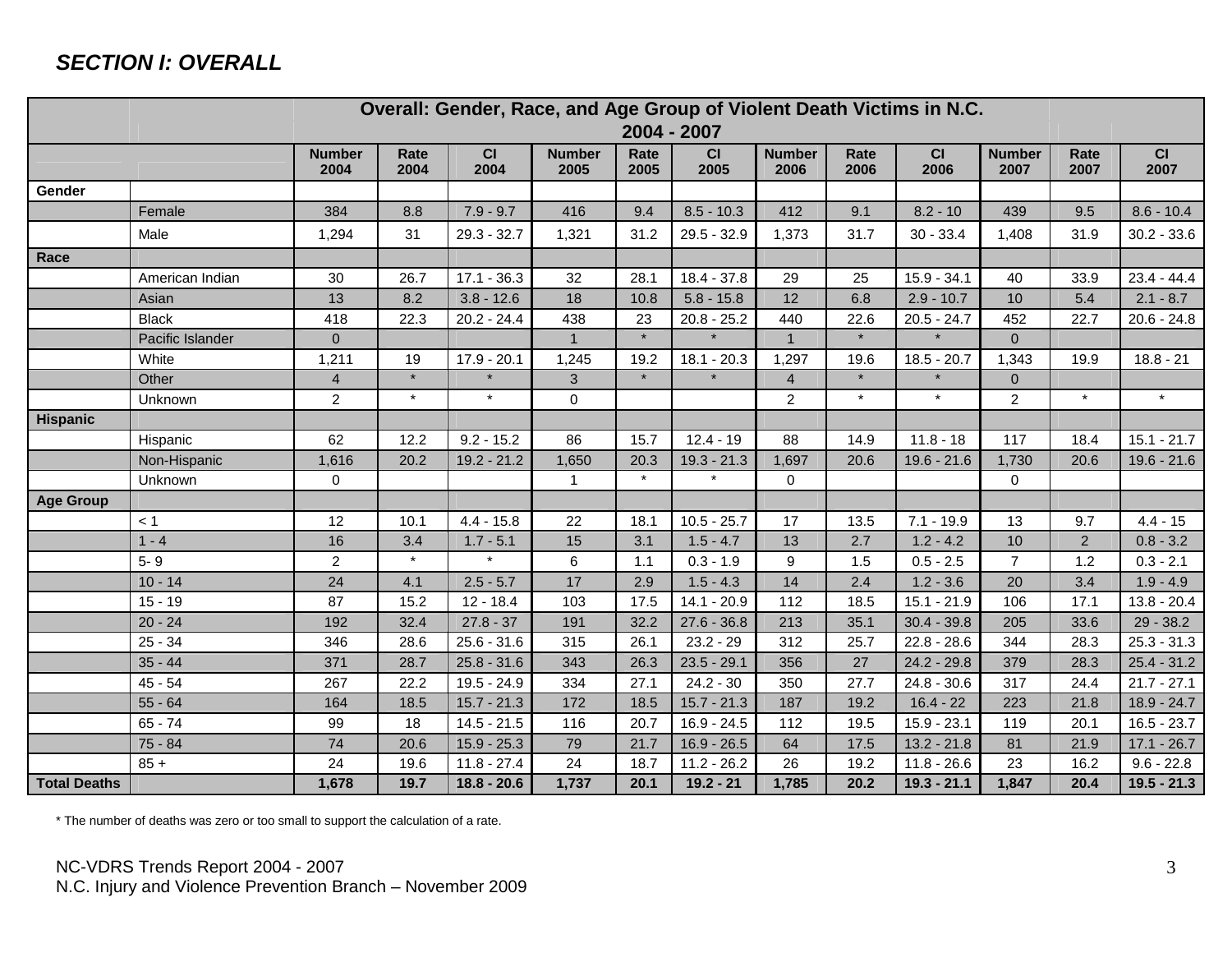

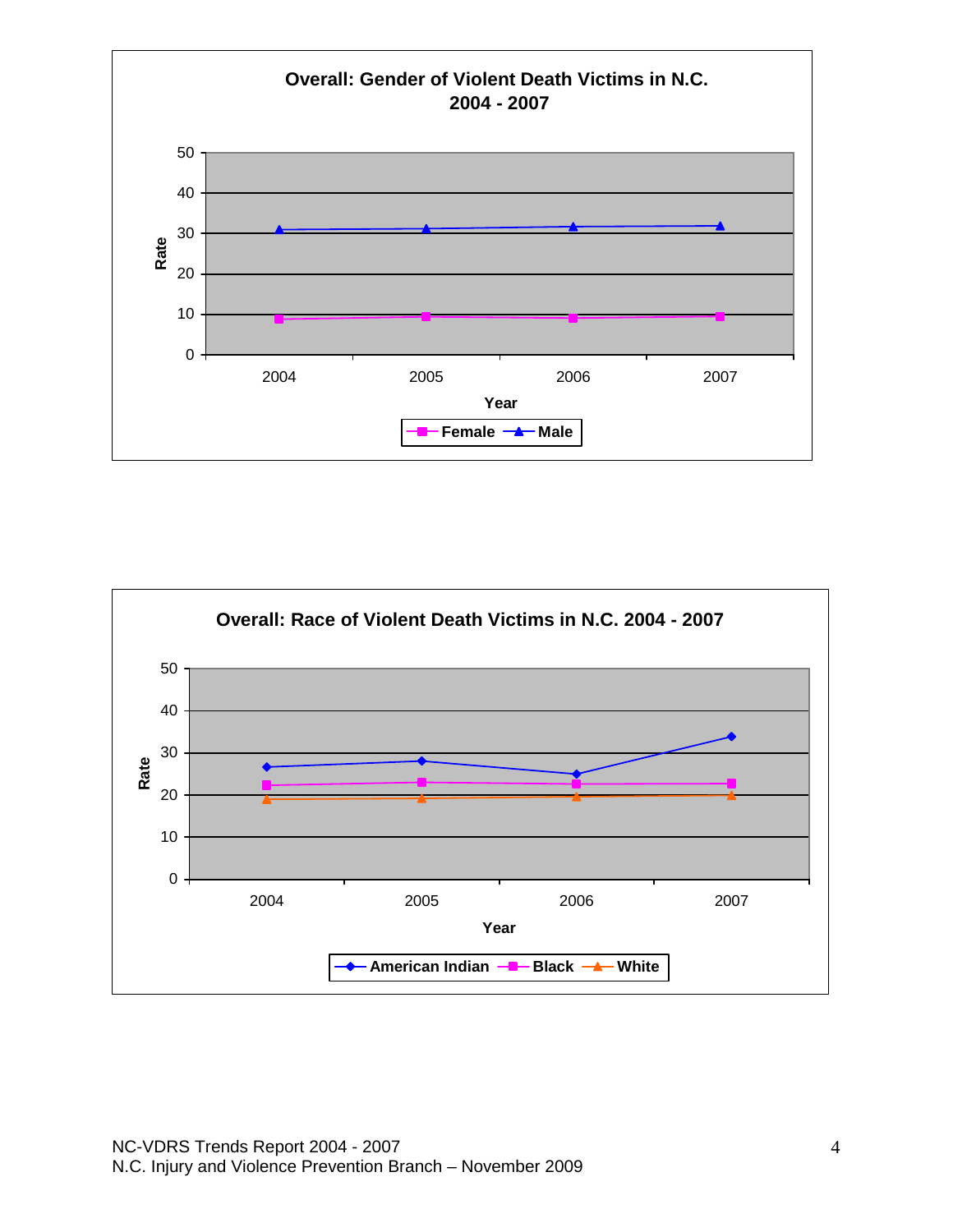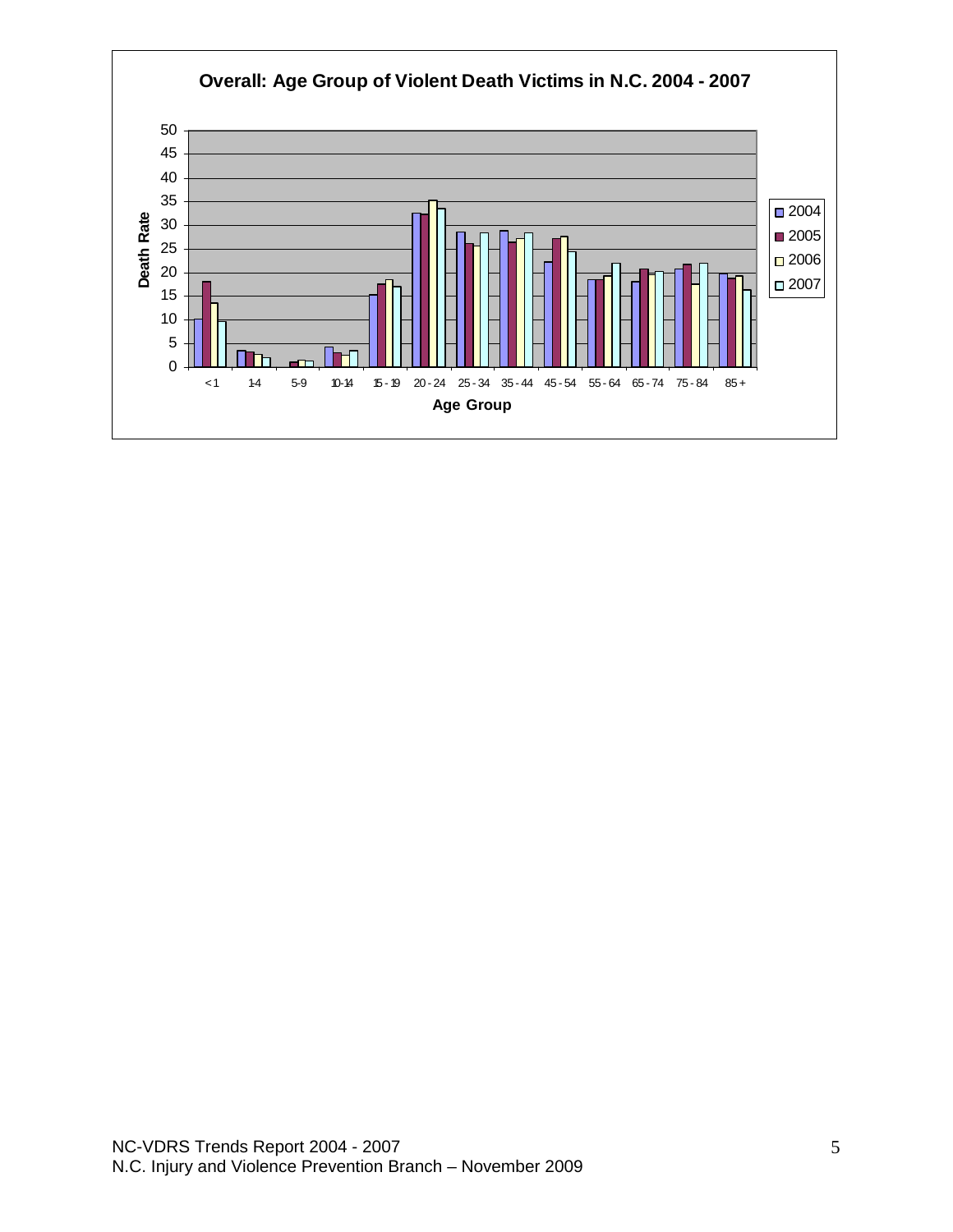#### **SECTION II: SUICIDE**

|                     | Suicide: Gender, Race, and Age Group of Violent Death Victims in N.C. |                       |              |               |                       |              |               |                       |              |               |                       |              |               |
|---------------------|-----------------------------------------------------------------------|-----------------------|--------------|---------------|-----------------------|--------------|---------------|-----------------------|--------------|---------------|-----------------------|--------------|---------------|
|                     |                                                                       | 2004 - 2007           |              |               |                       |              |               |                       |              |               |                       |              |               |
|                     |                                                                       | <b>Number</b><br>2004 | Rate<br>2004 | CI<br>2004    | <b>Number</b><br>2005 | Rate<br>2005 | CI<br>2005    | <b>Number</b><br>2006 | Rate<br>2006 | CI<br>2006    | <b>Number</b><br>2007 | Rate<br>2007 | CI<br>2007    |
| Gender              |                                                                       |                       |              |               |                       |              |               |                       |              |               |                       |              |               |
|                     | Female                                                                | 234                   | 6.2          | $5.4 - 7.0$   | 238                   | 6.2          | $5.4 - 7.0$   | 251                   | 6.4          | $5.6 - 7.2$   | 254                   | 6.3          | $5.5 - 7.1$   |
|                     | Male                                                                  | 783                   | 21.8         | $20.3 - 23.3$ | 770                   | 21.2         | $19.7 - 22.7$ | 855                   | 23           | $21.5 - 24.5$ | 831                   | 22           | $20.5 - 23.5$ |
| Race                |                                                                       |                       |              |               |                       |              |               |                       |              |               |                       |              |               |
|                     | American Indian                                                       | $\overline{7}$        | 7.5          | $2.0 - 13.0$  | $\overline{7}$        | 7.3          | $1.9 - 12.7$  | 9                     | 9.3          | $3.2 - 15.4$  | 15                    | 15.2         | $7.5 - 22.9$  |
|                     | Asian                                                                 | 8                     | 6            | $1.8 - 10.2$  | 8                     | 5.8          | $1.8 - 9.8$   | 8                     | 5.5          | $1.7 - 9.3$   | 5                     | 3.2          | $0.4 - 6.0$   |
|                     | <b>Black</b>                                                          | 99                    | 6.2          | $5.0 - 7.4$   | 100                   | 6.2          | $5.0 - 7.4$   | 93                    | 5.6          | $4.5 - 6.7$   | 84                    | 5            | $3.9 - 6.1$   |
|                     | Pacific Islander                                                      | $\overline{0}$        |              |               | $\Omega$              |              |               | $\overline{1}$        | $\star$      |               | $\Omega$              |              |               |
|                     | White                                                                 | 901                   | 16.2         | $15.1 - 17.3$ | 893                   | 15.8         | $14.8 - 16.8$ | 994                   | 17.3         | $16.2 - 18.4$ | 980                   | 16.7         | $15.7 - 17.7$ |
|                     | Other                                                                 | $\overline{2}$        |              |               | $\overline{0}$        |              |               | $\overline{0}$        |              |               | $\Omega$              |              |               |
|                     | Unknown                                                               | 0                     |              |               | $\mathbf 0$           |              |               | $\mathbf{1}$          | $\star$      | $\star$       | 1                     | $\star$      | $\star$       |
| Hispanic            |                                                                       |                       |              |               |                       |              |               |                       |              |               |                       |              |               |
|                     | Hispanic                                                              | 22                    | 5.7          | $3.3 - 8.1$   | 17                    | 4.2          | $2.2 - 6.2$   | 26                    | 6            | $3.7 - 8.3$   | 31                    | 6.7          | $4.3 - 9.1$   |
|                     | Non-Hispanic                                                          | 995                   | 14.2         | $13.3 - 15.1$ | 991                   | 14           | $13.1 - 14.9$ | 1,080                 | 15           | $14.1 - 15.9$ | 1,054                 | 14.4         | $13.5 - 15.3$ |
|                     |                                                                       |                       |              |               |                       |              |               |                       |              |               |                       |              |               |
| Age Group           |                                                                       |                       |              |               |                       |              |               |                       |              |               |                       |              |               |
|                     | $10 - 14$                                                             | 9                     | 1.5          | $0.5 - 2.5$   | $\overline{7}$        | $1.2$        | $0.3 - 2.1$   | $\overline{7}$        | 1.2          | $0.3 - 2.1$   | $\overline{7}$        | 1.2          | $0.3 - 2.1$   |
|                     | $15 - 19$                                                             | 46                    | 8.1          | $5.8 - 10.4$  | 38                    | 6.5          | $4.4 - 8.6$   | 47                    | 7.8          | $5.6 - 10.0$  | 43                    | 6.9          | $4.8 - 9.0$   |
|                     | $20 - 24$                                                             | 82                    | 13.8         | $10.8 - 16.8$ | 76                    | 12.8         | $9.9 - 15.7$  | 101                   | 16.7         | $13.4 - 20.0$ | 82                    | 13.4         | $10.5 - 16.3$ |
|                     | $25 - 34$                                                             | 179                   | 14.8         | $12.6 - 17$   | 142                   | 11.8         | $9.9 - 13.7$  | 156                   | 12.9         | $10.9 - 14.9$ | 155                   | 12.7         | $10.7 - 14.7$ |
|                     | $35 - 44$                                                             | 243                   | 18.8         | $16.4 - 21.2$ | 210                   | 16.1         | $13.9 - 18.3$ | 215                   | 16.3         | $14.1 - 18.5$ | 234                   | 17.5         | $15.3 - 19.7$ |
|                     | $45 - 54$                                                             | 175                   | 14.6         | $12.4 - 16.8$ | 228                   | 18.5         | $16.1 - 20.9$ | 265                   | 21           | $18.5 - 23.5$ | 214                   | 16.5         | $14.3 - 18.7$ |
|                     | $55 - 64$                                                             | 120                   | 13.5         | $11.1 - 15.9$ | 126                   | 13.5         | $11.1 - 15.9$ | 142                   | 14.6         | $12.2 - 17.0$ | 171                   | 16.7         | $14.2 - 19.2$ |
|                     | $65 - 74$                                                             | 79                    | 14.3         | $11.1 - 17.5$ | 94                    | 16.8         | $13.4 - 20.2$ | 91                    | 15.8         | $12.5 - 19.1$ | 96                    | 16.2         | $13.0 - 19.4$ |
|                     | 75 - 84                                                               | 62                    | 17.3         | $13.0 - 21.6$ | 65                    | 17.9         | $13.6 - 22.2$ | 57                    | 15.5         | $11.5 - 19.5$ | 64                    | 17.3         | $13.1 - 21.5$ |
|                     | $85 +$                                                                | 22                    | 17.9         | $10.4 - 25.4$ | 22                    | 17.1         | $9.9 - 24.3$  | 25                    | 18.5         | $11.3 - 25.7$ | 19                    | 13.4         | $7.4 - 19.4$  |
| <b>Total Deaths</b> |                                                                       | 1,017                 | 13.8         | $13 - 14.6$   | 1,008                 | 13.5         | $12.7 - 14.3$ | 1,106                 | 14.5         | $13.6 - 15.4$ | 1,085                 | 13.9         | $13.1 - 14.7$ |

\* The number of deaths was zero or too small to support the calculation of a rate.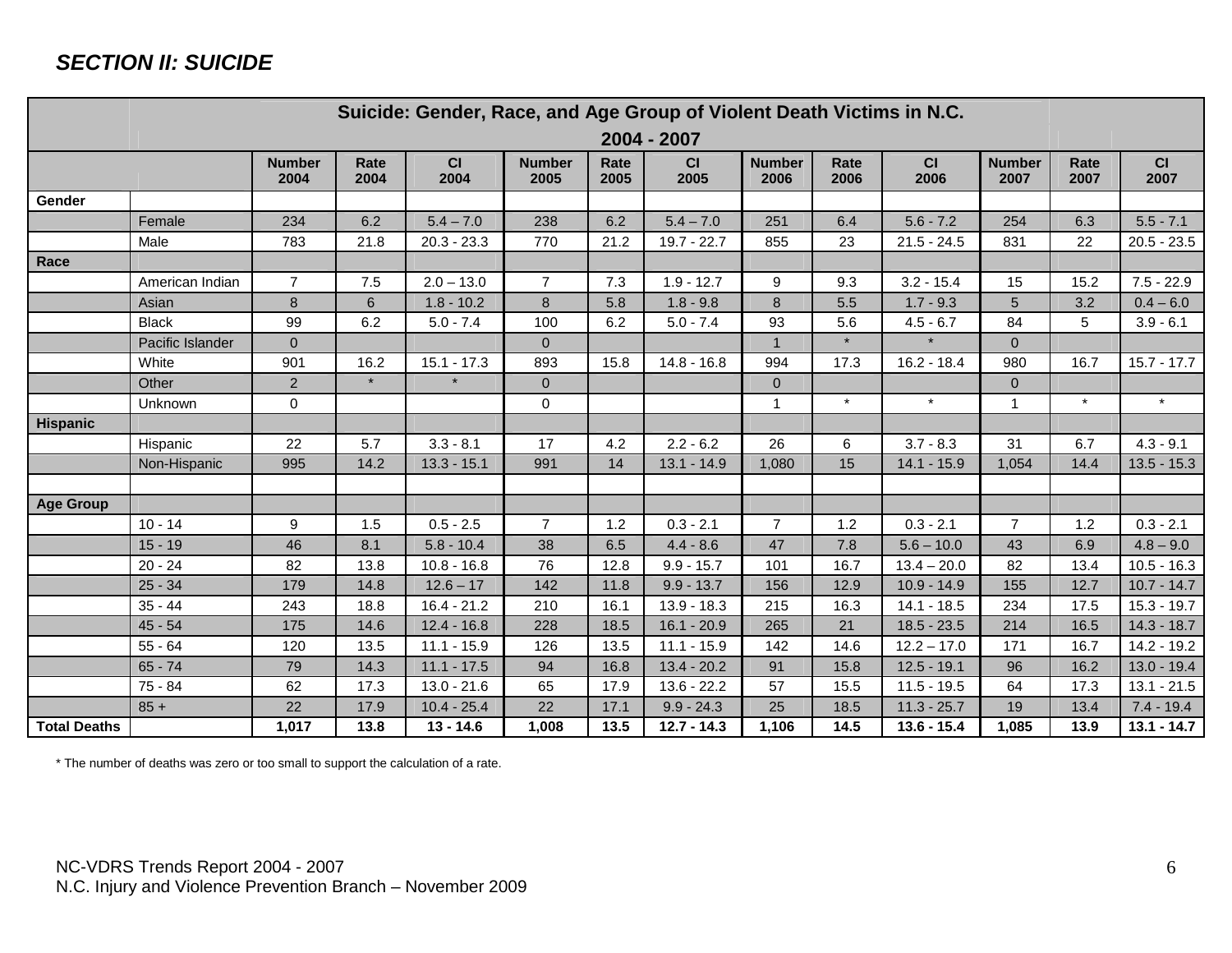

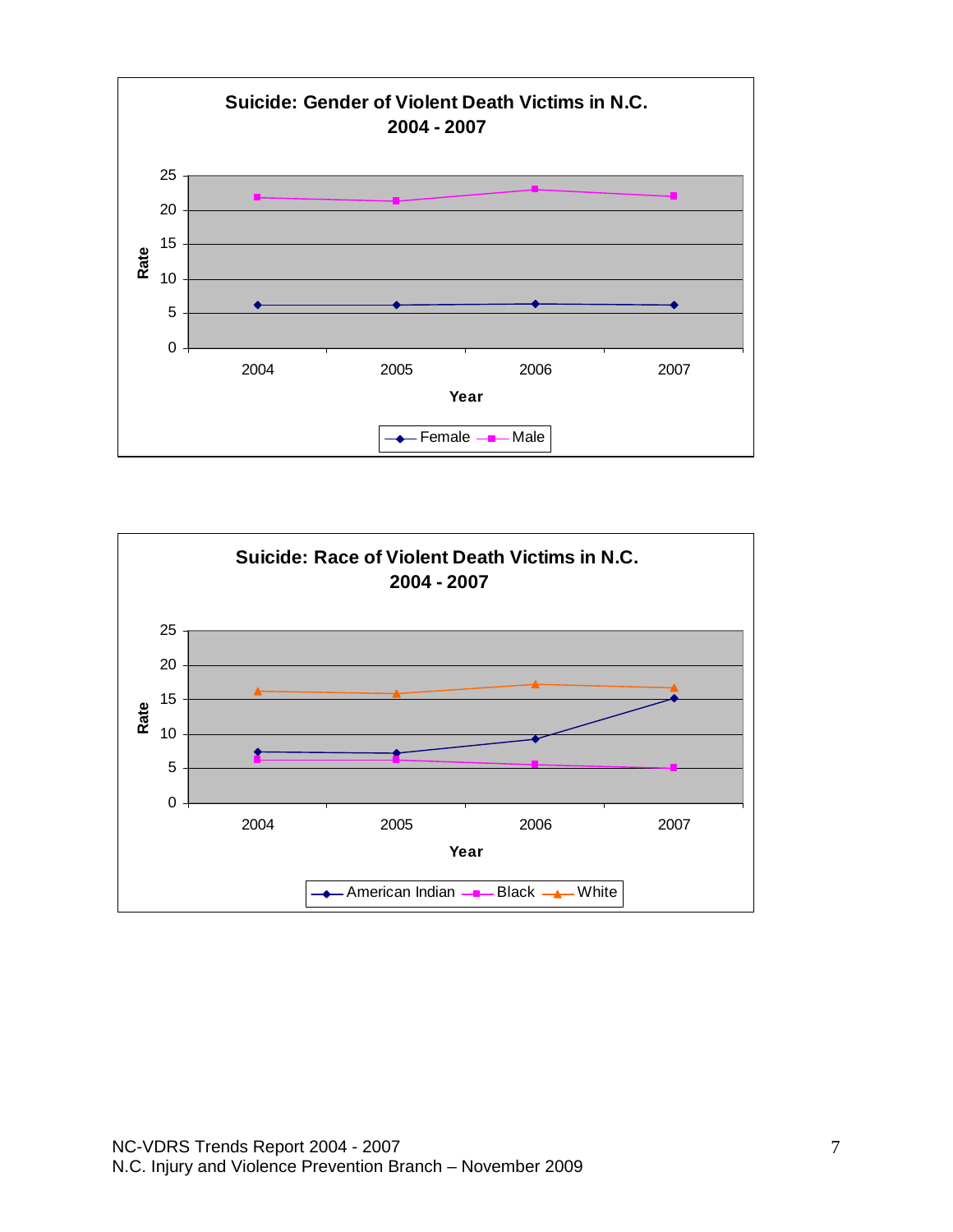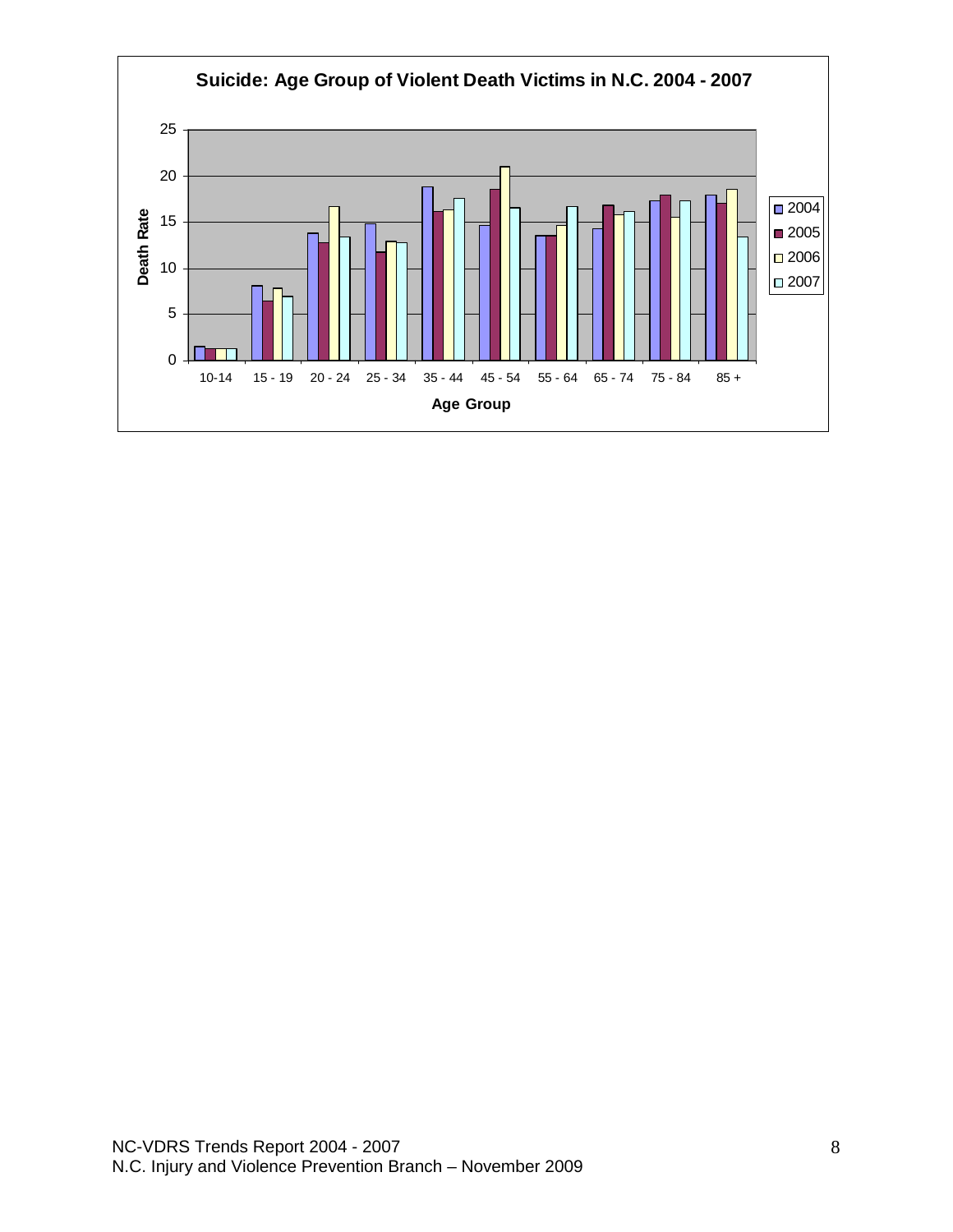#### **SECTION III: HOMICIDE**

|                     | Homicide: Gender, Race, and Age Group of Violent Death Victims in N.C. |                       |                |               |                       |                |               |                       |                |               |                       |                |               |
|---------------------|------------------------------------------------------------------------|-----------------------|----------------|---------------|-----------------------|----------------|---------------|-----------------------|----------------|---------------|-----------------------|----------------|---------------|
|                     | 2004 - 2007                                                            |                       |                |               |                       |                |               |                       |                |               |                       |                |               |
|                     |                                                                        | <b>Number</b><br>2004 | Rate<br>2004   | CI<br>2004    | <b>Number</b><br>2005 | Rate<br>2005   | CI<br>2005    | <b>Number</b><br>2006 | Rate<br>2006   | CI<br>2006    | <b>Number</b><br>2007 | Rate<br>2007   | CI<br>2007    |
| Gender              |                                                                        |                       |                |               |                       |                |               |                       |                |               |                       |                |               |
|                     | Female                                                                 | 135                   | 3.1            | $2.6 - 3.6$   | 157                   | 3.5            | $2.9 - 4.1$   | 138                   | 3.1            | $2.6 - 3.6$   | 152                   | 3.3            | $2.8 - 3.8$   |
|                     | Male                                                                   | 451                   | 10.8           | $9.8 - 11.8$  | 489                   | 11.5           | $10.5 - 12.5$ | 461                   | 10.6           | $9.6 - 11.6$  | 523                   | 11.8           | $10.8 - 12.8$ |
| Race                |                                                                        |                       |                |               |                       |                |               |                       |                |               |                       |                |               |
|                     | American Indian                                                        | 20                    | 17.8           | $10.0 - 25.6$ | 24                    | 21.1           | $12.7 - 29.5$ | 19                    | 16.4           | $9.0 - 23.8$  | 24                    | 20.3           | $12.2 - 28.4$ |
|                     | Asian                                                                  | $5\phantom{.0}$       | 3.1            | $0.3 - 5.9$   | 9                     | 5.4            | $1.9 - 8.9$   | $\overline{4}$        |                |               | 5                     | 2.7            | $0.3 - 5.1$   |
|                     | <b>Black</b>                                                           | 301                   | 16             | $14.2 - 17.8$ | 322                   | 16.9           | $15.1 - 18.7$ | 329                   | 16.9           | $15.1 - 18.7$ | 345                   | 17.4           | $15.6 - 19.2$ |
|                     | White                                                                  | 257                   | $\overline{4}$ | $3.5 - 4.5$   | 288                   | 4.4            | $3.9 - 4.9$   | 242                   | 3.7            | $3.2 - 4.2$   | 300                   | 4.4            | $3.9 - 4.9$   |
|                     | Other                                                                  | $\overline{c}$        | $\star$        | $\star$       | 3                     | $\star$        |               | $\overline{4}$        | $\star$        | $\star$       | $\mathbf 0$           |                |               |
|                     | Unknown                                                                | $\overline{1}$        | $\star$        | $\star$       | $\overline{0}$        |                |               | $\mathbf{1}$          | $\star$        | $\star$       | 1                     | $\star$        | $\star$       |
| <b>Hispanic</b>     |                                                                        |                       |                |               |                       |                |               |                       |                |               |                       |                |               |
|                     | Hispanic                                                               | 38                    | 7.5            | $5.1 - 9.9$   | 68                    | 12.4           | $9.4 - 15.4$  | 61                    | 10.3           | $7.7 - 12.9$  | 83                    | 13             | $10.2 - 15.8$ |
|                     | Non-Hispanic                                                           | 548                   | 6.8            | $6.2 - 7.4$   | 578                   | 7.1            | $6.5 - 7.7$   | 538                   | 6.5            | $5.9 - 7.1$   | 592                   | $\overline{7}$ | $6.4 - 7.6$   |
| <b>Age Group</b>    |                                                                        |                       |                |               |                       |                |               |                       |                |               |                       |                |               |
|                     | < 1                                                                    | 12                    | 10.1           | $4.4 - 15.8$  | 22                    | 18.1           | $10.5 - 25.7$ | 17                    | 13.5           | $7.1 - 19.9$  | 13                    | 9.7            | $4.4 - 15$    |
|                     | $1 - 4$                                                                | 14                    | 3              | $1.4 - 4.6$   | 13                    | 2.7            | $1.2 - 4.2$   | 10                    | 2.1            | $0.8 - 3.4$   | 10                    | $\overline{2}$ | $0.8 - 3.2$   |
|                     | $5 - 9$                                                                | $\mathbf 1$           | $\star$        | $\star$       | $\overline{c}$        | $\star$        | $\pmb{\star}$ | $\overline{7}$        | 1.2            | $0.3 - 2.1$   | 4                     | $\star$        | $\star$       |
|                     | $10 - 14$                                                              | 13                    | 2.2            | $1.0 - 3.4$   | 8                     | 1.4            | $0.5 - 2.3$   | $\,6\,$               | $\mathbf{1}$   | $0.2 - 1.8$   | 10                    | 1.7            | $0.7 - 2.7$   |
|                     | $15 - 19$                                                              | 36                    | 6.3            | $4.2 - 8.4$   | 60                    | 10.2           | $7.6 - 12.8$  | 56                    | 9.3            | $6.9 - 11.7$  | 58                    | 9.3            | $6.9 - 11.7$  |
|                     | $20 - 24$                                                              | 101                   | 17             | $13.7 - 20.3$ | 111                   | 18.7           | $15.2 - 22.2$ | 104                   | 17.2           | $13.9 - 20.5$ | 116                   | 19             | $15.5 - 22.5$ |
|                     | $25 - 34$                                                              | 156                   | 12.9           | $10.9 - 14.9$ | 158                   | 13.1           | $11.1 - 15.1$ | 146                   | 12             | $10.0 - 14.0$ | 178                   | 14.6           | $12.4 - 16.8$ |
|                     | $35 - 44$                                                              | 108                   | 8.3            | $6.7 - 9.9$   | 119                   | 9.1            | $7.5 - 10.7$  | 126                   | 9.5            | $7.8 - 11.2$  | 125                   | 9.3            | $7.7 - 10.9$  |
|                     | $45 - 54$                                                              | 75                    | 6.2            | $4.8 - 7.6$   | 86                    | $\overline{7}$ | $5.5 - 8.5$   | 63                    | $\sqrt{5}$     | $3.8 - 6.2$   | 85                    | 6.5            | $5.1 - 7.9$   |
|                     | $55 - 64$                                                              | 37                    | 4.2            | $2.9 - 5.5$   | 33                    | 3.5            | $2.3 - 4.7$   | 39                    | $\overline{4}$ | $2.7 - 5.3$   | 40                    | 3.9            | $2.7 - 5.1$   |
|                     | $65 - 74$                                                              | 19                    | 3.4            | $1.8 - 5.0$   | 19                    | 3.4            | $1.9 - 4.9$   | 18                    | 3.1            | $1.7 - 4.5$   | 20                    | 3.4            | $1.9 - 4.9$   |
|                     | $75 - 84$                                                              | 12                    | 3.3            | $1.4 - 5.2$   | 13                    | 3.6            | $1.7 - 5.5$   | 6                     | 1.6            | $0.3 - 2.9$   | 13                    | 3.5            | $1.6 - 5.4$   |
|                     | $85 +$                                                                 | $\overline{2}$        |                |               | $\overline{2}$        | $\star$        |               |                       |                |               | 3                     |                |               |
| <b>Total Deaths</b> |                                                                        | 586                   | 6.9            | $6.3 - 7.5$   | 646                   | 7.5            | $6.9 - 8.1$   | 599                   | 6.8            | $6.3 - 7.3$   | 675                   | 7.5            | $6.9 - 8.1$   |

\* The number of deaths was zero or too small to support the calculation of a rate.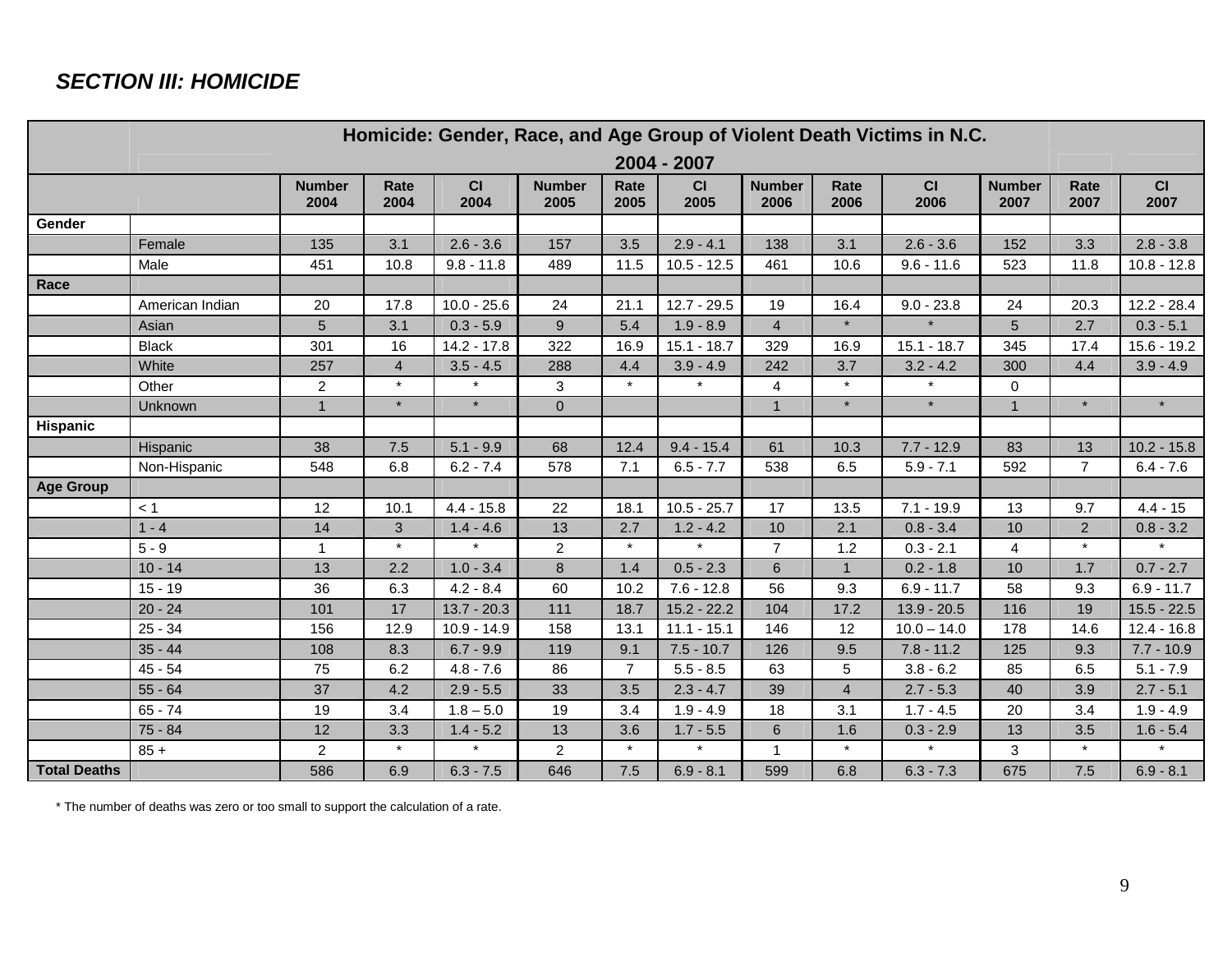

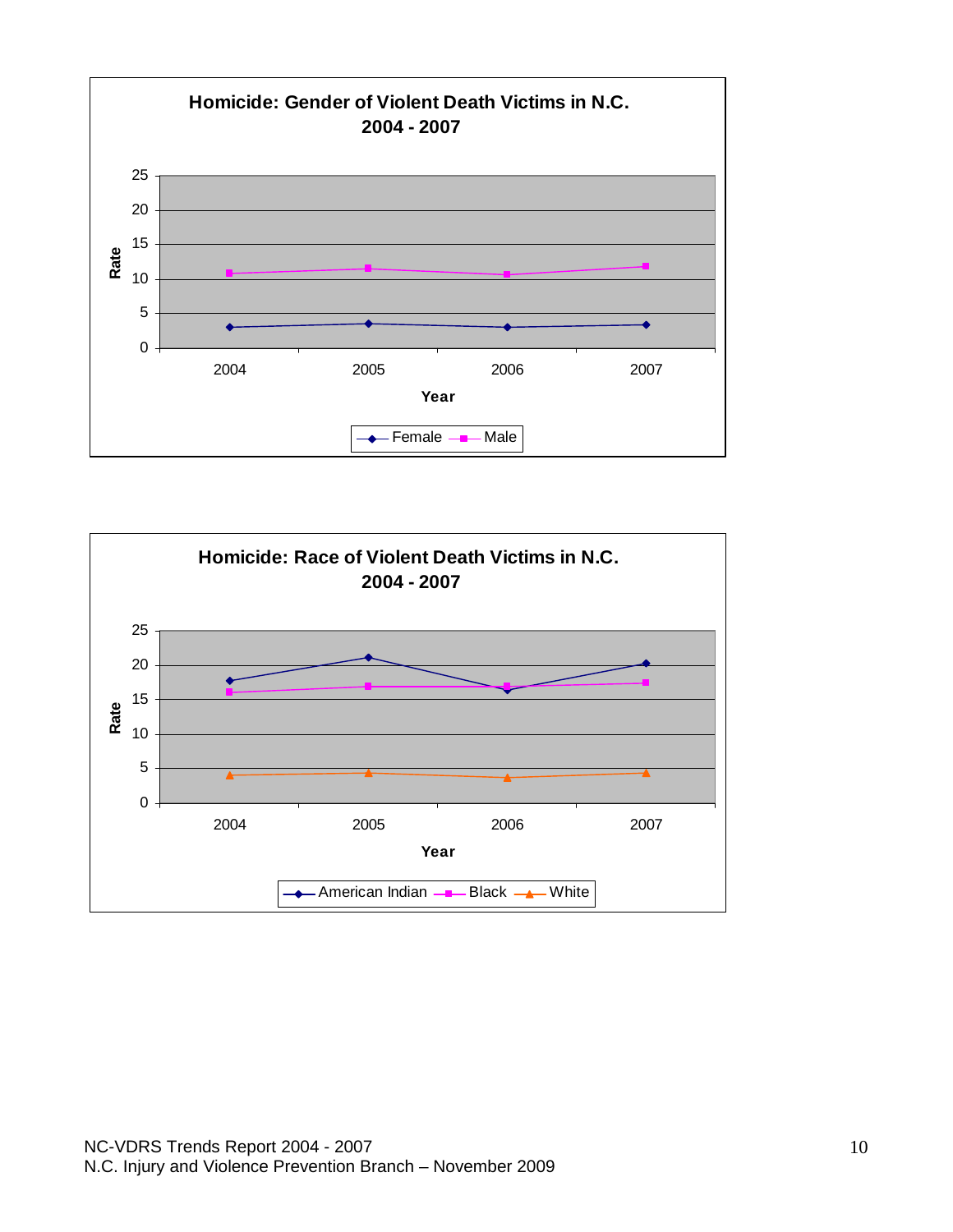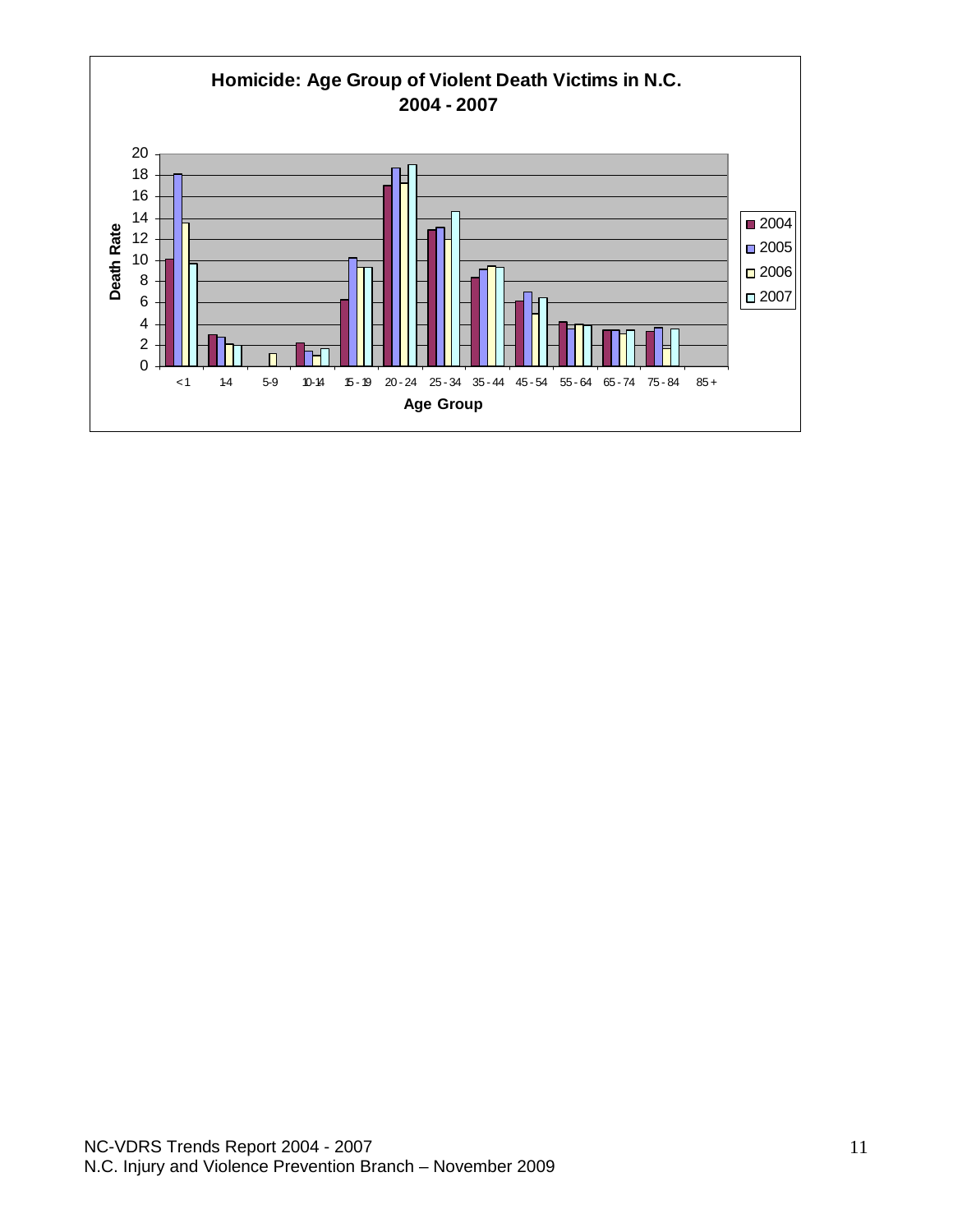#### **GLOSSARY**

| Adult               | Person was 18 years of age or older on date of death.                                                                                                                                                   |
|---------------------|---------------------------------------------------------------------------------------------------------------------------------------------------------------------------------------------------------|
| Child               | Person was less than 18 years of age on date of death.                                                                                                                                                  |
| Legal intervention  | Decedent was killed by a police officer or some other peace officer,<br>including military police, acting in the line of duty. Includes legal<br>executions.                                            |
| Occurrent death     | Death occurred in NC. Decedent may or may not have been a NC resident at<br>the time of death.                                                                                                          |
| Peace officer       | Person with specified legal authority to use deadly force.                                                                                                                                              |
| Rates               | Calculated as count x 100,000/population.                                                                                                                                                               |
| Resident death      | Victim was a NC resident at the time of death and the death occurred in NC.<br>All deaths reported in this report are resident deaths.                                                                  |
| Undetermined intent | A death resulting from the use of force or power against oneself or another<br>person for which the evidence indicating the manner of death was not<br>sufficient to determine intent.                  |
| Violent death       | Intentional use of physical force or power against oneself, another person, or<br>against a group or community. Deaths meeting this definition include<br>suicides, homicides, and legal interventions. |